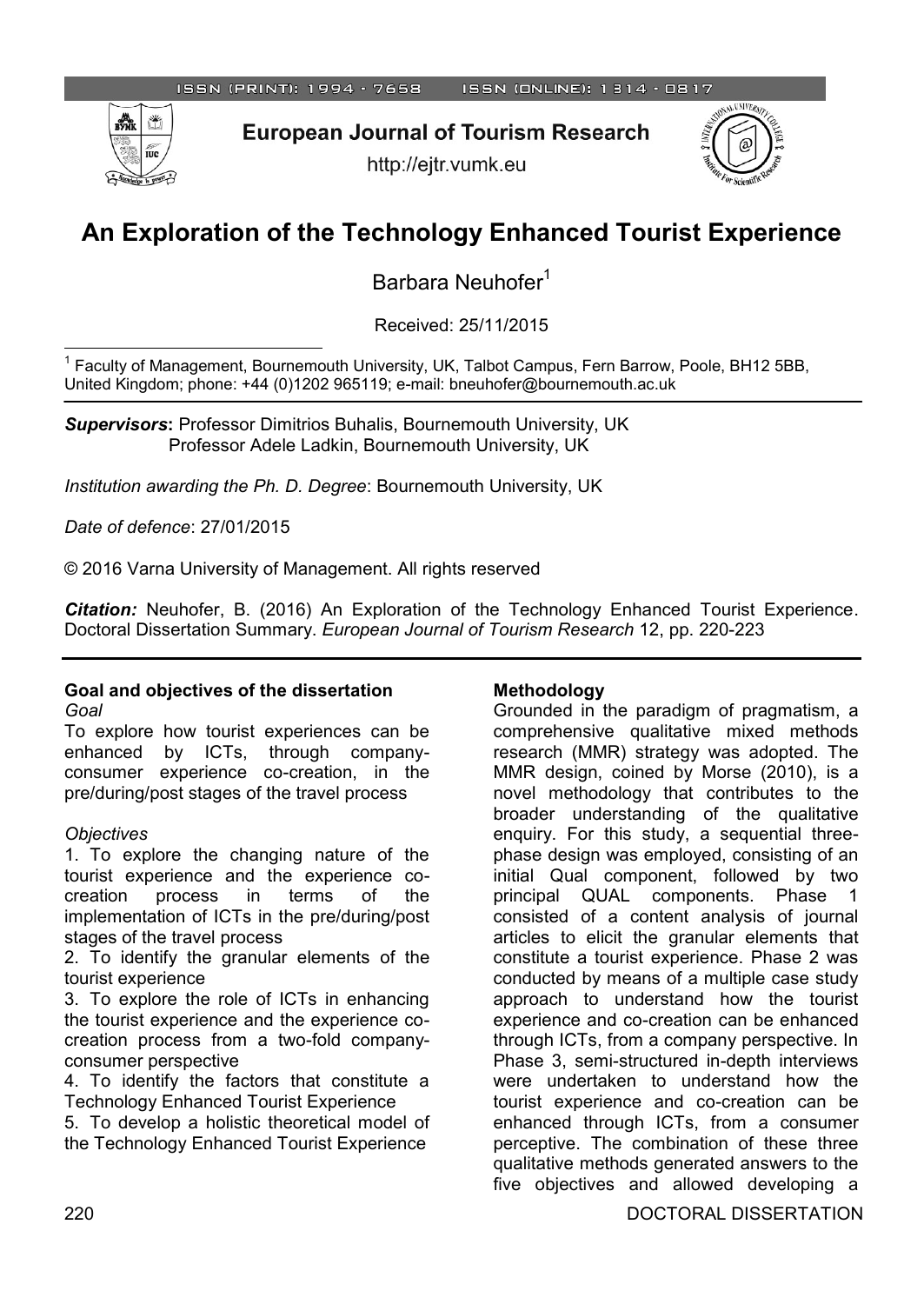holistic understanding of the Technology Enhanced Tourist Experience.

## **Results**

This thesis presents the first study to explore the Technology Enhanced Tourist Experience and to create a theoretical foundation of this novel concept. The most significant findings contribute to knowledge on four main levels. First, the findings reveal a comprehensive understanding of the granular elements of the tourist experience. Second, a two-fold company and consumer actor perspective on technology facilitated experience co-creation has emerged, shedding light on how actors integrate ICTs as a resource for experience creation and enhancement. Third, a detailed enhancement process of the tourist experience through ICTs was identified, depicting the process of how a tourist experience can be turned into a Technology Enhanced Tourist Experience. Finally, the findings present a holistic model that depicts the twelve distinct factors of the Technology Enhanced Tourist Experience.

These findings are significant in that they make an original contribution to the services marketing and management discipline on a wider level and the three theoretical streams of a) tourist experience, b) co-creation and c) ICTs in specific. The strength of this work lies in developing several conceptualisations and graphical models that advance the servicedominant logic and provide strategic implications for services marketing and management practice. This thesis has wider implications and makes an impact on a global business, societal, technological and policy level beyond.

### **Theoretical conclusions**

One of the core strengths of this thesis resides in its rich and manifold contributions to theory. In being the first study to explore, conceptualise and explain the concept of the *Technology Enhanced Tourist Experience*, it has developed a *holistic landscapeknowledge* of an emerging phenomenon. By amalgamating three hitherto separated concepts, this study makes a theoretical advancement of the streams of the theoretical

framework of the tourist experience, experience and value co-creation and the field of ICTs. In these realms, theoretical contributions are offered through new models depicting the technology-enhanced experience co-creation process, the technology enhancement process and the holistic Technology Enhanced Tourist Experience model. Beyond these areas, the work contributes to the service-dominant logic and has relevance to wider services marketing and management discourses by providing an understanding of the actors and processes, in other words *'with whom and how'* customers co-create their experiences and value through ICTs.

### **Practical application of the dissertation**

Given the increasingly challenging conditions, in which tourism organisations operate, knowledge about the successful facilitation and enhancement of experiences through ICTs is critical (Frochot and Batat, 2013). Only by exploiting the full potential of the plethora of ICTs available, it will be possible to meet and exceed tourists' needs and expectations towards contemporary experiences creation. A re-thinking of current experience creation practices is thus paramount. This study has concluded that traditional experience economy-oriented approaches of designing, planning and staging experiences 'for' consumers need to be revised towards a more dynamic and customised experience facilitation together 'with' consumers. Through a range of practical models, this thesis outlined how service and tourism businesses can be at the forefront of emerging technologies and take the lead in facilitating more compelling experience and value propositions. Beyond the tourism sector, the findings have a wider application to any service business concerned with facilitating more unique, memorable and technology-assisted customer experiences.

### **Content of the dissertation**

#### *Abstract of chapter one*

With the prevalent paradigm shifts towards the empowerment of consumers and the proliferation of digital technologies, it has become evident that traditional roles,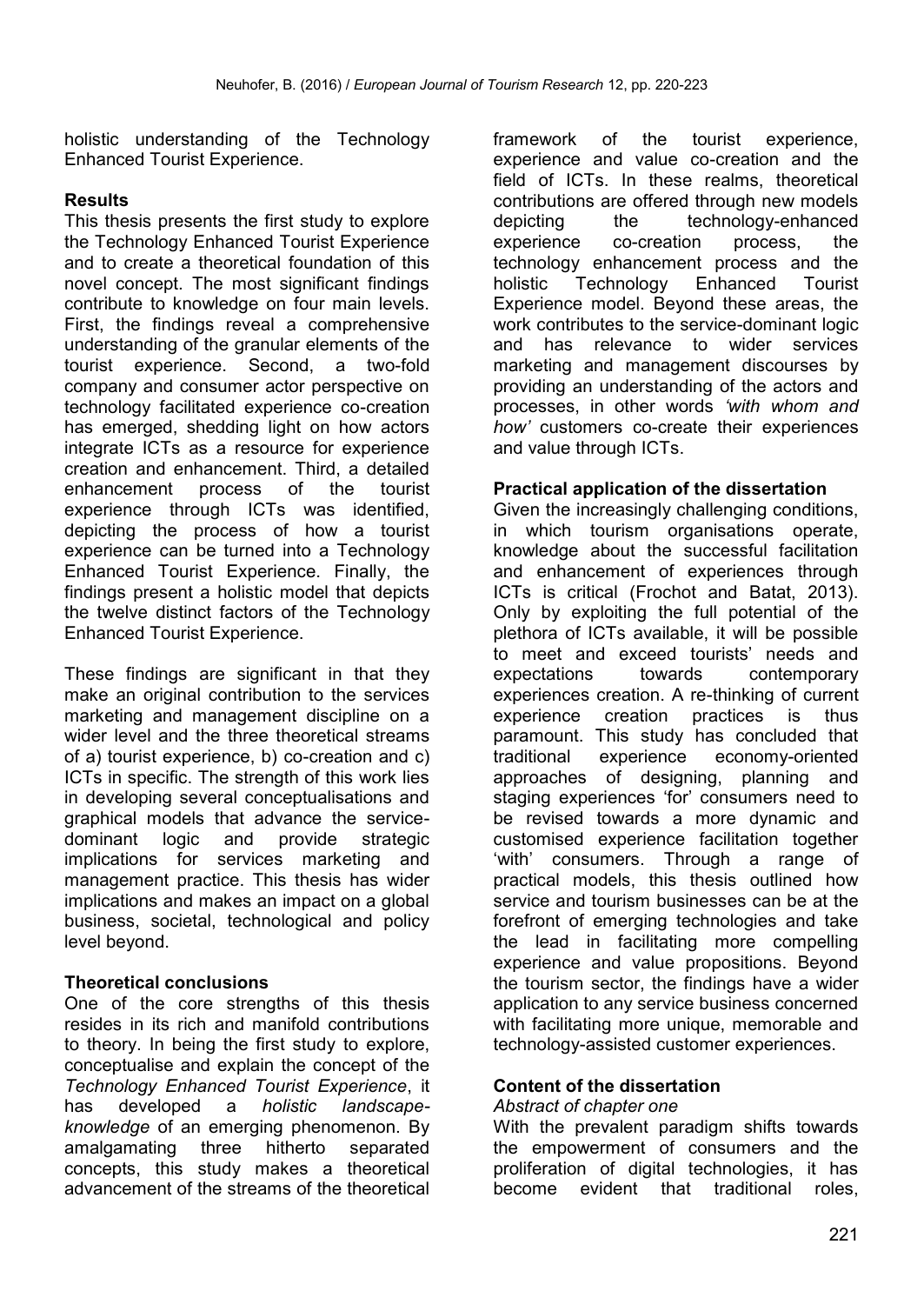structures and processes of tourist experience creation have undergone a substantial change. Scholars have questioned the existing theoretical foundation of the tourist experience and advocate the need to understand how experiences are changing in light of co-creation (Ramaswamy, 2011) and technology-mediation (Tussyadiah and Fesenmaier, 2009). Thereby, it is not the technological development itself, but rather the integration of technology, as a resource, into experiences, which shall be at the core of academic attention. In synthesising the current gaps in knowledge, this thesis recognises the need for a reconceptualisation of the tourist experience construct for a better understanding of the role of ICTs in contemporary tourist experience creation, facilitation, marketing and management.

# *Abstract of chapter two*

The notion of creating unique and memorable experiences for consumers has become of primary importance for tourism research and practice (Morgan et al., 2010). The way contemporary tourist experiences are created has however undergone a fundamental change. Experiences are transforming as consumers are increasingly empowered to co-create their own experiences (Lusch and Vargo, 2014). At the same time, information and communication technologies have represented a catalyst for change opening unprecedented possibilities for tourist experience creation and enhancement (Tussyadiah and Fesenmaier, 2009, Sigala, 2012). While the literature has recognised these paradigm shifts within the servicedominant logic, a holistic understanding of this phenomenon is still missing to date. The main contribution emerging from the literature review is a conceptual framework that interlinks the three dominant literature streams of tourist experience, co-creation and ICTs into one model and provides the theoretical underpinning for this study.

### *Abstract of chapter three*

To address the overall aim and the five research objectives of this thesis, a comprehensive qualitative mixed methods research (MMR) strategy, grounded in pragmatism as the underlying paradigm, was adopted. Following a sequential design, a content analysis, a multiple case study with tourism best practice companies and semistructured in-depth interviews with technology-savvy consumers were conducted. In line with Miles and Huberman (1994), a qualitative template analysis was used to perform a detailed six-step coding process that was assisted by the software NVivo. The combination of these three qualitative methods generated a rich dataset that allowed developing a holistic understanding of the *Technology Enhanced Tourist Experience* from a two-fold companyconsumer perspective in the pre/during/post stages of the travel process.

#### *Abstract of chapter four*

By integrating the findings from the multiple case study approach and the consumer indepth interviews, the findings shed light on the co-creation process from a two-fold actor perspective. The findings advance the service-dominant logic and co-creation literature (Ramaswamy, 2011; Lusch and Vargo, 2014), not only by revealing the process of how tourist experiences are cocreated, but also by specifically explaining the 'who', namely which actors are involved, the resources (ICTs) integrated and the experience and value outcomes emerged. The findings shed light on companies in their role as co-creation facilitators and reveal four novel types of co-creation in which consumers engage, named 'C2B co-creation', 'C2C co-creation', 'C2F co-creation' and 'C2L co-creation'.

### *Abstract of chapter five*

The analysis of the consumer in-depth interviews reveals the factors that shape the experience enhancement process through ICTs. These include contextual and situational factors, tourist experience need situations and ICTs resource integration. The findings differentiate the enhancement process in terms of specific tourist activities and travel stages, and show the existence of different enhancement intensities and outcomes through an 'ICTs resource